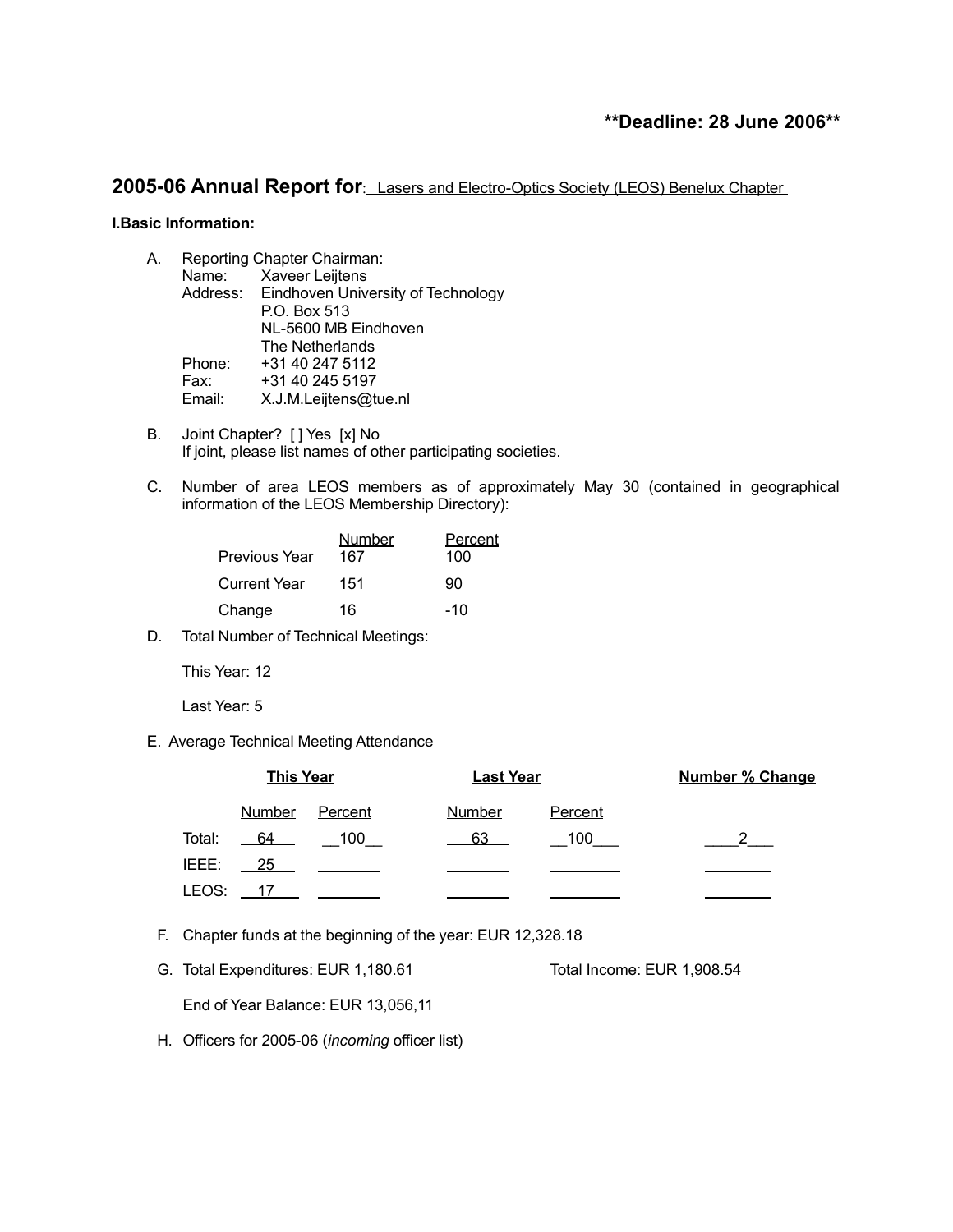# I. Check List:

x Sent L-31 forms to IEEE (minimum of 2/yr **required** by IEEE) [www.ieee.org/L31](http://www.ieee.org/organizations/rab/scs/Required_Reporting/Meetforms.html)

\_\_ Sent nomination for LEOS Awards -Tab 6 or

# **II. Overview of Basic Chapter Activities:**

| <b>Activity Type</b> | <b>Title/Speaker/Location/Date</b>                                                                                                                                                                            | <b>Attendance</b><br>LEOS/IEEE/Tot | <b>Joint Activity</b><br><b>Sponsors</b>     |
|----------------------|---------------------------------------------------------------------------------------------------------------------------------------------------------------------------------------------------------------|------------------------------------|----------------------------------------------|
| colloquium           | Recent developments in optical signal processing<br>based on quantum-dot semiconductor optical<br>amplifier, Tomoyuki Akiyama, Eindhoven University of<br>Technology (NL), Aug 11, 2005                       | 11/16/30                           |                                              |
| colloquium           | Hybrid Photonic Signal Processing, Nabeel A. Riza,<br>Eindhoven University of Technology (NL), Sep 2,<br>2005                                                                                                 | 11/17/25                           |                                              |
| symposium            | 10th annual symposium of the IEEE/LEOS Benelux<br>Chapter, Faculte Polytechnique de Mons (B),<br>Chairmen, Patrice Megret, Marc Wuilpart, Dec 1,2,<br>2005                                                    | 50/75/153                          | See below.<br>$^*)$                          |
| administrative       | Board meeting, Faculte Polytechnique de Mons (B),<br>Dec 2, 2005                                                                                                                                              | 7/7/0                              |                                              |
| colloquium           | Scalar and vectorial optical approaches to<br>semiconductor lasers simulations, Tomasz<br>Czyszanowksi, Eindhoven University of Technology<br>(NL), Dec 12, 2005                                              | 10/15/30                           |                                              |
| colloquium           | <b>Optical Communication Utilizing Chaotic</b><br>Semiconductor Lasers: Towards High Bit-Rates and<br>Commercial Fibre-Optic Links, Ingo Fischer,<br>Eindhoven University of Technology (NL), Jan 13,<br>2006 | 10/15/30                           |                                              |
| symposium            | SuperTU/esday: Broadband Communication.<br>Organization: Ton Koonen, TU/e (a.o.) Speakers:<br>Rod Alferness, Peter Vetter, Emile Aerts, a.o.<br>University of Technology (NL), Apr 4, 2006                    | 60/90/360                          | TU Eindhoven,<br>Cobra institute             |
| colloquium           | Monolithic semiconductor ring lasers: design,<br>experiments and applications, Guido Giuliani,<br>Eindhoven University of Technology (NL), May 12,<br>2006                                                    | 7/13/20                            |                                              |
| workshop             | Introducing Optical Solutions in the User and Access<br>Domain, University of Ghent (B), May 19, 2006                                                                                                         | 10/15/30                           | $\overline{\hspace{1mm}^{\ast}\hspace{1mm}}$ |
| colloquium           | Mode-locking of external-cavity semiconductor<br>lasers, Josep Mulet, Eindhoven University of<br>Technology (NL), May 19, 2006                                                                                | 9/13/35                            |                                              |
| colloquium           | Optical Properties of Metal-Nanoparticle Arrays,<br>David S. Citrin, Eindhoven University of Technology<br>(NL), May 29, 2006                                                                                 | 10/15/30                           |                                              |
| colloquium           | The all fixed and mobile communication world,<br>Wilbert de Krom, Eindhoven University of Technology<br>(NL), Jun 20, 2006                                                                                    | 10/15/30                           |                                              |

\*) Organized in collaboration with IEEE/LEOS Benelux Student Chapter

## **III. List most significant chapter improvements over last year** *(Most Improved Chapter Award)*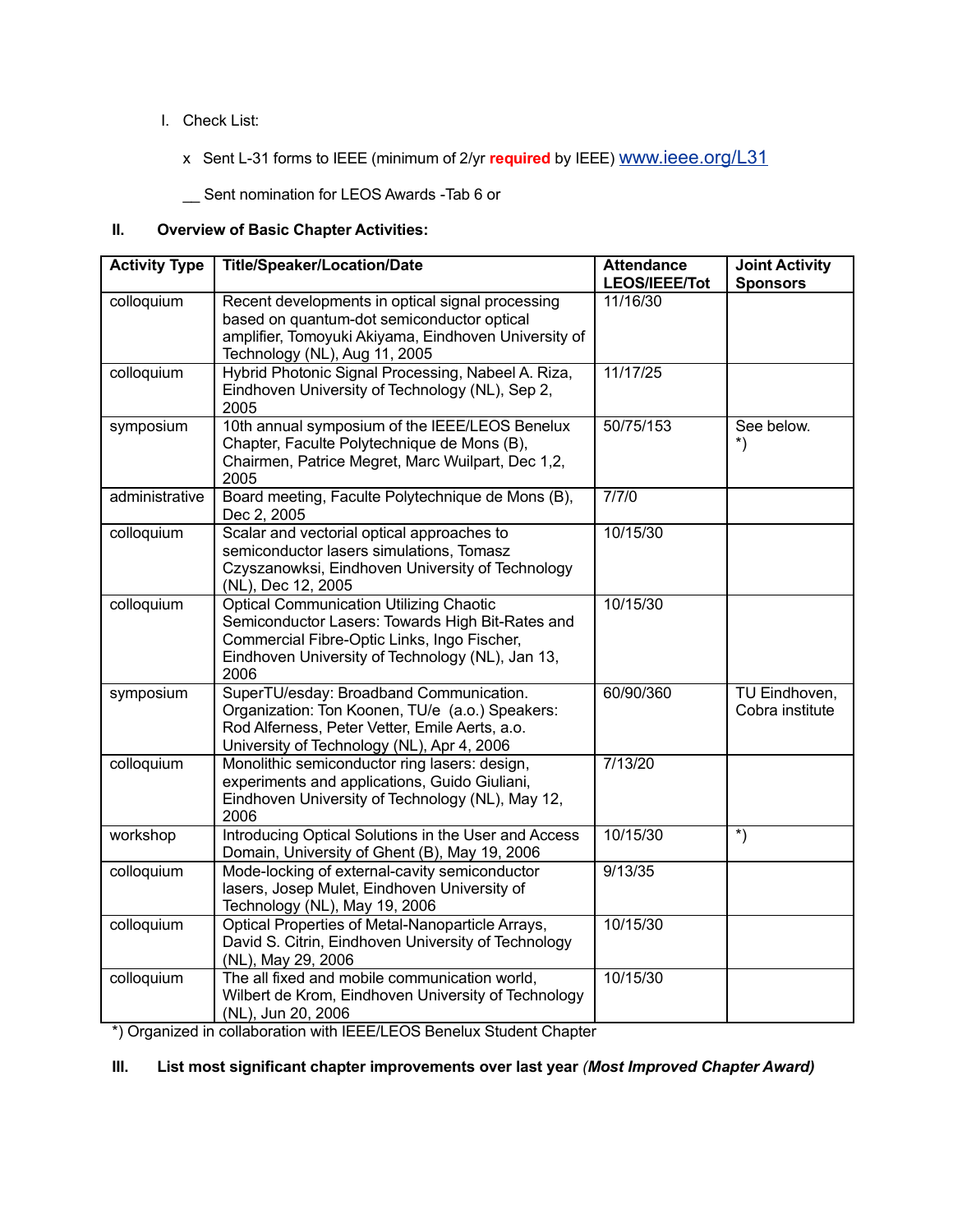## **IV. List workshops, symposia, educational programs, consulting programs, job fairs etc.** *(Most Innovative Chapter Award)*

The Benelux chapter organized a one and half day symposium and a one day workshop in collaboration with the Benelux student chapter. Also, a number of colloquia were held, with renowned speakers, about topics in the LEOS fields of interest.

An additional one-day symposium was organized, with support from the Benelux chapter, for the celebration of the 50th anniversary of the Eindhoven University of Technology, which was a very successful event, attracting over 350 attendees.

## **V. Number of Members elevated to Senior-Member grade (***New Award***).**

## **VI. Miscellaneous Information/Elaboration on any of the above entries (***see below***)**

#### **VII. "Best Practices" and Pre-college Programs**

Large part of the vitality of our chapter is due to the active involvement of a large number of students (Ph.D. as well as master). They can easily become a LEOS member when they attend the annual symposium, which is the major local event in the Benelux region in the LEOS related fields.

This year's symposium was a one and half day event with over 150 attendees and 77 scientific contributions, comprising 5 invited papers, 16 contributed papers selected for oral presentation and 56 poster presentations. The symposium proceedings are available in printed form at the event itself, and are also publicly accessible through the chapter website ([leosbenelux.org\)](http://leosbenelux.org/). Most of the contributions were presented by students. The edition of proceedings of all contributions gives an additional stimulus, as academic contributors are interested in opportunities for scientific output. The poster session was linked to a Student Poster Contest, which has rewarded the best poster presented by a student as a first author.

The involvement of students is also seen through the creation of an IEEE/LEOS Benelux Student Chapter in 2004, which has really started off in 2005. Students were already involved through their membership of the Chapter board, but the student-specific activities, such as company visits, justified the formation of a separate chapter. The student chapter is also co-organizing our annual symposium, as well as the annual workshop that focuses on a specific topic. This year's workshop about "Introducing Optical Solutions in the User and Access Domain" was held in Ghent had two invited speakers and 6 contributed papers. Also, two of our Benelux student members (Sander Jansern and Jarek Turkiewicz) were awarded a LEOS Student Fellowship (\$5000 each).

The board of the Benelux Chapter consists of a good mix of engineers and scientists from industry as well as academic institutions including two active student members. Over the 9 years of existence of the Chapter there is a continuous refreshing of board members sufficient slow to conserve experience and knowledge, but sufficiently rapid to avoid too much routine and to stimulate renewal.

We wish to have our chapter considered for the following chapter awards:

- [x] Chapter of the Year (All information)
- [] Best Membership Percentage Increase (Part I.C.)

[ ] Most Improved Chapter (Part III)

[x] Most Innovative Chapter Activities (Part IV)

[] Most Senior Member Elevations (Part V)

Chapter Chair Signature:

Maritim September 1996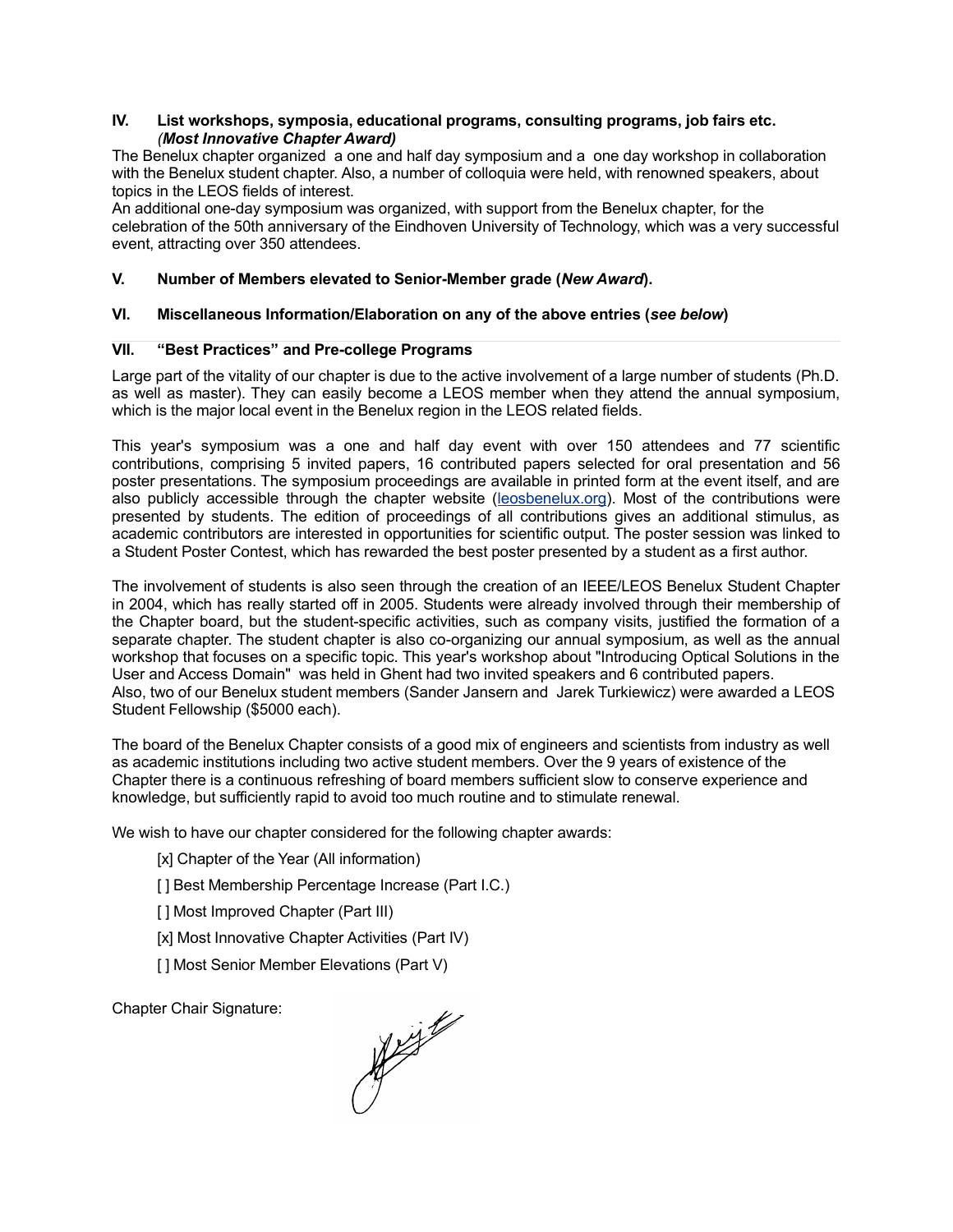## **VI. Miscellaneous Information/Elaboration on any of the above entries**

We organized our 10<sup>th</sup> annual symposium as a one day and half event with an evening session and a complete day session. The symposium has been managed such that two invited talks were presented on December 1, 2005 evening:

1.Luc Thevenaz: "Light controlling light in an optical fibre: from very slow to faster-than-light speed" (Ecole Polytechnique Federale de Lausanne)

2.Jens Buus: "What is new in WDM sources?" (Gayton Photonics)

This was followed by the odd-numbered poster presentations (28). The next day session was balanced with oral (16) and even-numbered posters presentations (28) and three invited talks:

1.C. Sheldon: "Analysis of Serial Data stream using Jitter Peak and Eye Contour plots" (Synthesis Research inc.)

2.R.E. Kennedy: "High Power Fibre Lasers and Nonlinear Optics for Wavelength Diversity" (Imperial College, London)

3.S. Massar: "Protocols for Quantum Communication" (Universite Libre de Bruxelles)

As usual, the emphasis has been put on exchange between students, professionals, professors, which is best facilitated through the poster sessions that are combined with lunch and drinks. The large number of papers presented and their high quality demonstrate the vitality of the Benelux chapter. The printed version of the proceedings are distributed among the participants, the electronic version is freely accessible on the Benelux Chapter website ([leosbenelux.org](http://leosbenelux.org/)).

Tenth Annual Symposium of the IEEE/LEOS Benelux Chapter

Meeting date: December 1-2, 2005

Venue: Faculte Polytechnique de Mons, Mons (B)

Admission charge: Yes

Meeting Category: Technical

Guests: 5 guest speakers

Total: 153

Pres. Officers: Patrice Megret and Marc Wuilpart (Faculte Polytechnique de Mons)